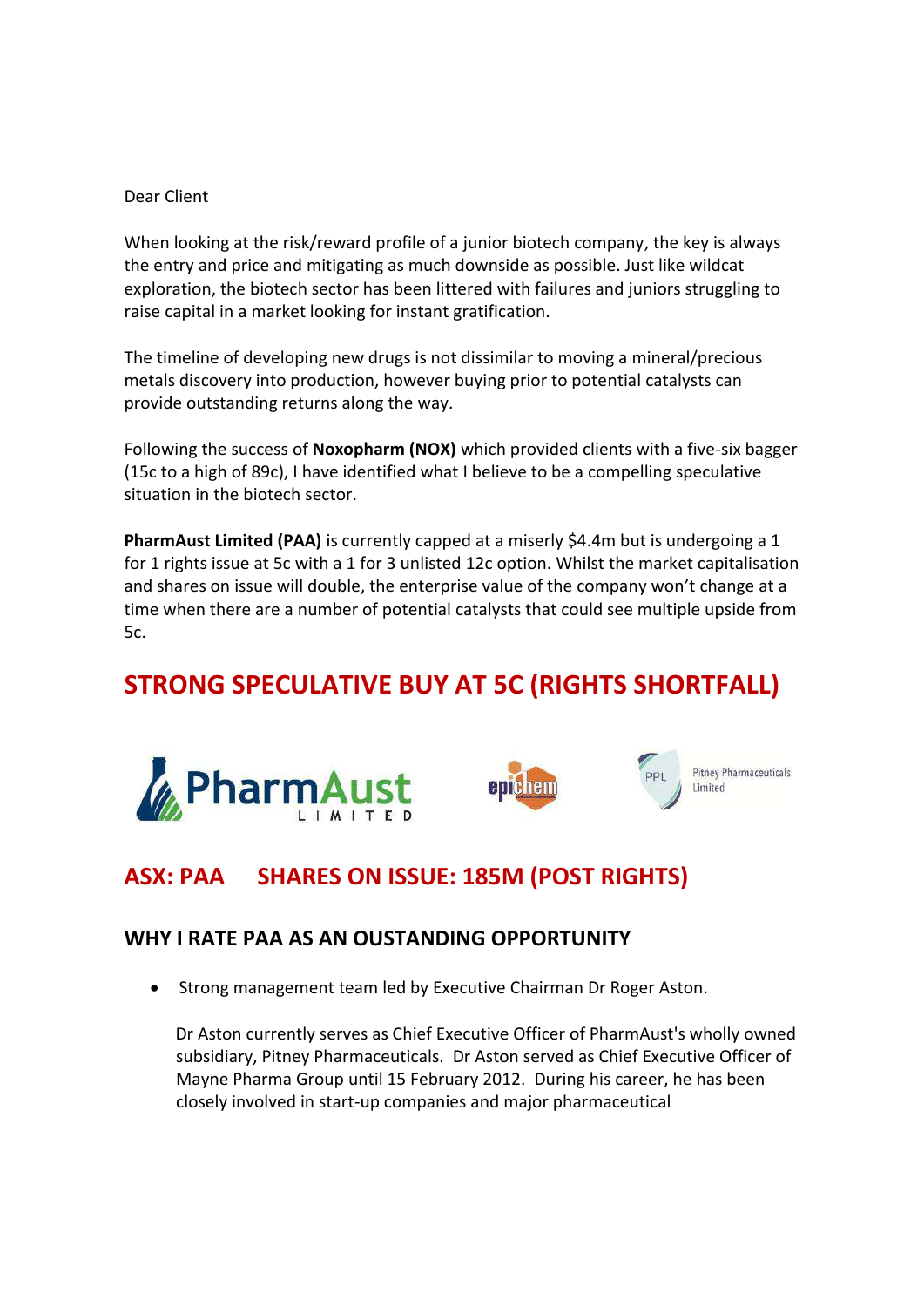companies. Aspects of his experience include FDA and EU product registration, clinical trials, global licensing agreements, fundraising through private placements, and a network of contacts within the pharmaceutical, banking and stock broking sector fields. Dr Aston holds a B.Sc. (Hons) and Ph.D. degrees from the University of Manchester from 1975 to 1981. Dr Aston is currently Chairman of ResApp (RAP) which at one stage had a market capitalisation >\$300m (currently \$222m undiluted).

- PAA's market capitalisation is underpinned by its 100% owned subsidiary Epichem Pty Ltd that generated \$733,514 in revenue during the June-September quarter 2016. **Revenue for FY 17 is expected to exceed \$3m.**
- Significant progress has been made with PAA's key anti-cancer product Monepantel (MPL). Considerable time was lost due to palatability issues (taste) during phase 1 trials, however these have now been addressed.
- As a drug already approved by regulators for the treatment of veterinary parasitic infections (Novartis Animal Health), monepantel ("MPL") has undergone a substantive research, development and registration programme. The subsequent discovery by PharmAust that MPL has potent cancer suppressing activity in preclinical model systems has led to PharmAust targeting MPL for the treatment of both Veterinary and Human Cancers.
- PAA's approach is driven by the fact that translation of new cancer treatments from pet dogs to humans is a lower risk strategy than initiating both human and canine trials simultaneously. Studies of pet animals with cancer are now increasingly "integrated " into the development pathways for new cancer treatments. Cancers naturally occurring in dogs share many features with human cancer and more closely reflect what one might expect in man during a clinical evaluation.
- Currently, two centres are participating in the canine Phase II (The University of Cambridge, Department of Veterinary Medicine in the UK and the Animal Referral Hospital in Homebush, NSW). Following recruitment and treatment of sufficient numbers of dogs (6-8) with MPL, preliminary outcomes will be reported.

*Lead product MPL showed suppression of cancer biomarker p70s6k in a successful phase 1 trial of advanced solid tumours (Human) at Royal Adelaide Hospital.*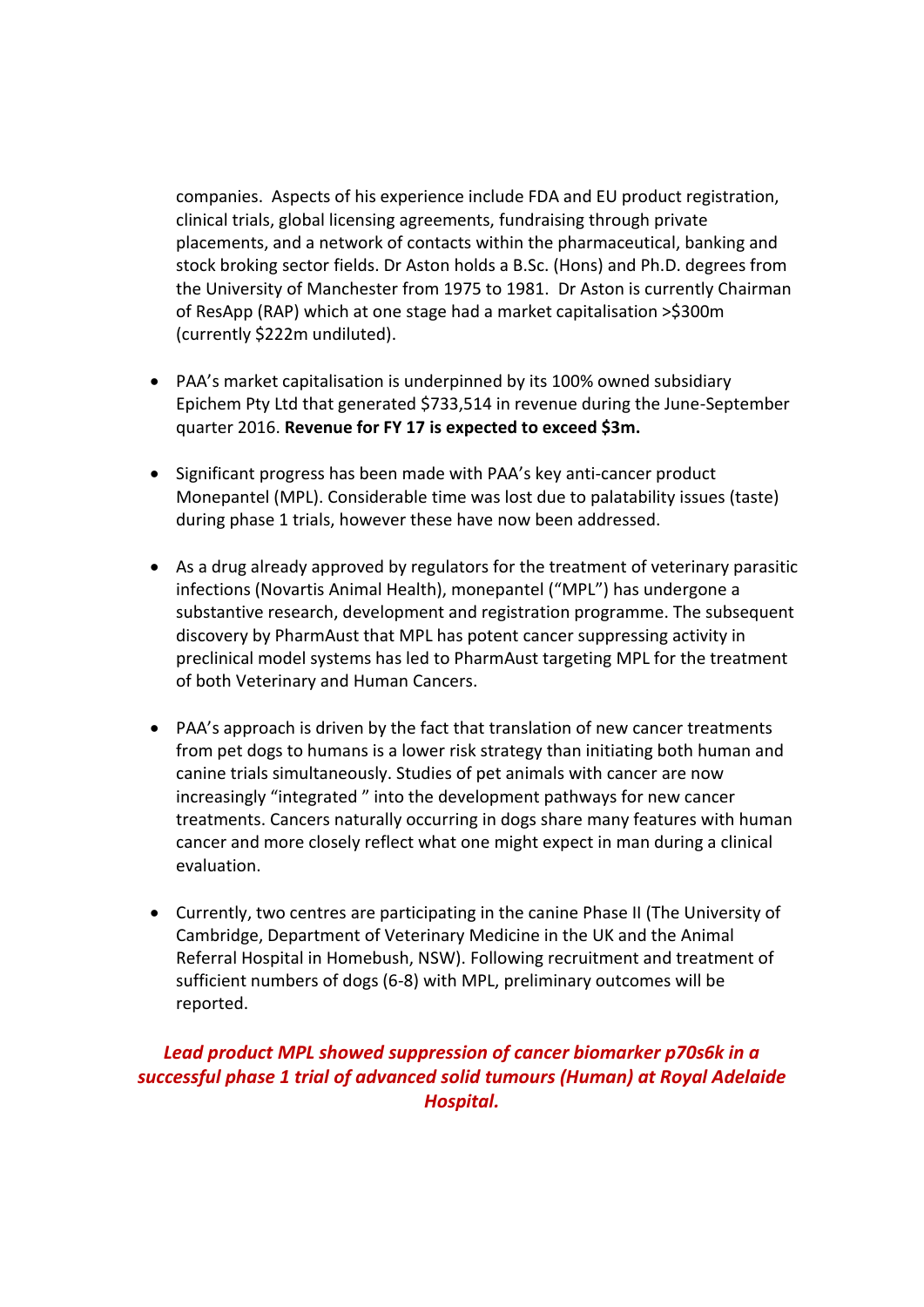- A key focus is on the effect of MPL on a range of cancers, including using MPL in conjunction with standard chemotherapy drugs, in order to identify the optimal combinations and the cancers most susceptible to treatment with MPL.
- x **PAA are reformulating and repurposing existing drugs that have been proven to be safe with no toxicity.**
- PAA have signed a mandate with Joseph Gunnar & Co, LLC to raise capital in the USA and list on the NASDAQ.

| Q2 2017 - Evidence for<br>tumour suppressive activity in<br>canines                  | • Tumour regression or<br>• Stable disease                                                           |
|--------------------------------------------------------------------------------------|------------------------------------------------------------------------------------------------------|
| Q3 2017 - Seek Option<br><b>Exercise by Novartis Animal</b><br><b>Health</b>         | • Canine anticancer market estimated at \$500M per annum                                             |
| Q1 2017 - Reformulation of<br>MPL into a dry powder in<br>capsule for Phase II (MAN) | . Minimises the number of capsules to be taken by patients<br>. Better stability and ease of storage |
| Q3/Q4 - 2017 Initiate Phase<br>II in Man                                             | • Centres to be identified in the US and Australia                                                   |
|                                                                                      |                                                                                                      |

### **PROPOSED TIMETABLE FOR PAA'S WORK IN CANINES AND MAN**



Epichem is a wholly owned subsidiary of the ASX listed company PharmAust Limited. Located in Technology Park, Western Australia, Epichem has been delivering products and services in synthetic and medicinal chemistry to the global drug discovery and pharmaceutical industries in 35 countries worldwide for over 12 years. Epichem has a newly constructed state-of-the-art laboratory and has world class equipment and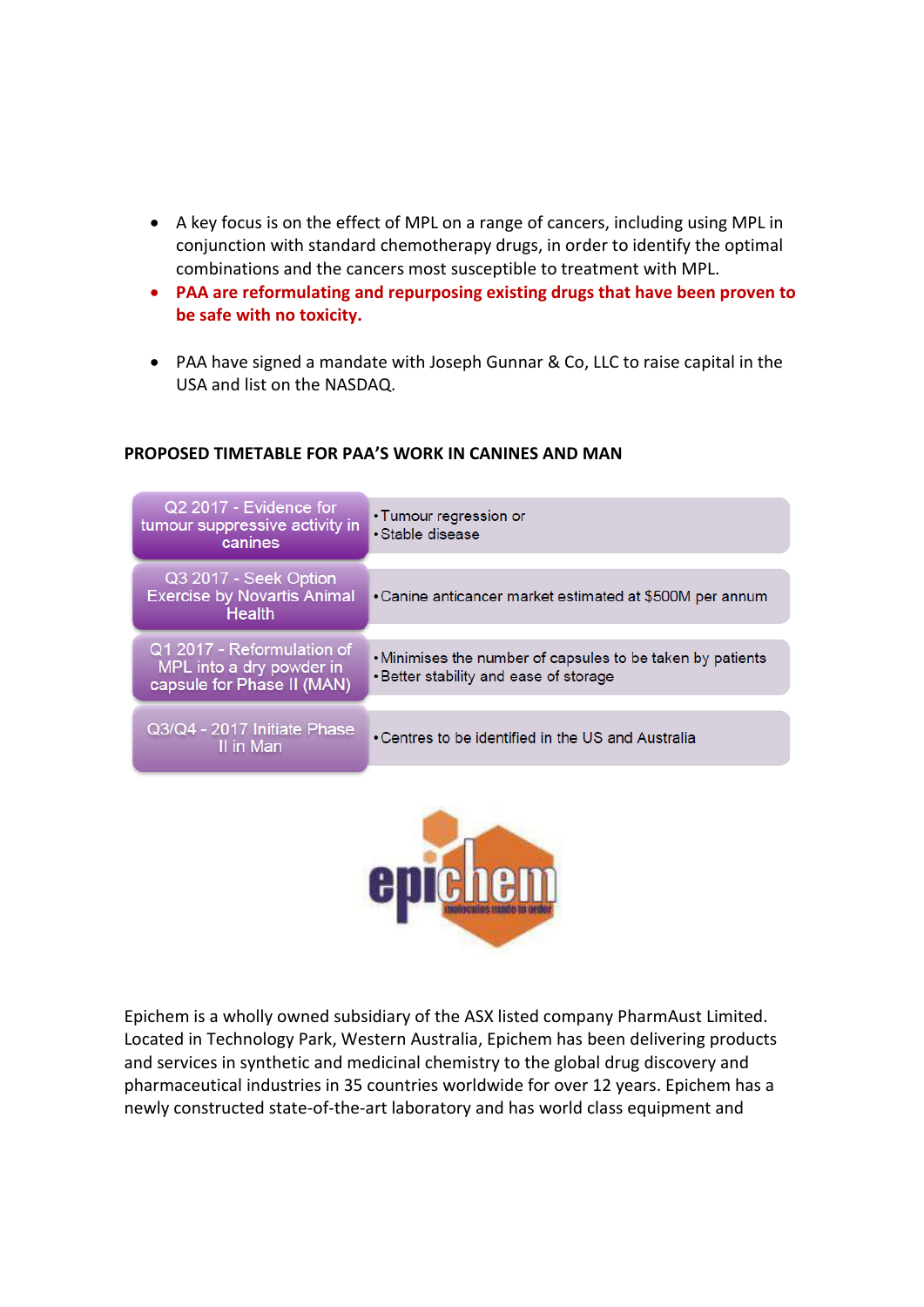expertise in synthetic and medicinal chemistry for the cost effective synthesis of drug analogue libraries and intermediates. Epichem has considerable expertise and experience in multidisciplinary and multicentre drug discovery projects and is actively working with many clients and collaborators including the not-for-profit Drugs for Neglected Disease *initiative* (DND*i*) as part of a consortium to find a cure for Chagas Disease.

Epichem is continuing to attract new customers and is set for expansion and growth in revenues. A realistic target of \$10m revenue per annum by 2020 is attainable and underpins PAA's current valuation.

## **RISK AND REWARD ANALYSIS**

At the rights issue price of 5c with a market capitalisation of only \$9.25m (assuming 100% of rights issue taken up) , PAA represents a compelling speculative opportunity in the junior biotech sector. The underlying value and growth potential of Epichem alone more than justifies PAA's current valuation and provides considerable downside support.

The real upside potential is likely to come from not only success in the phase 2 canine trials but also advancing towards phase 2 human trials in late CY 2017. Any significant success in these trials is likely to see further interest from major pharmaceutical companies, however with an extremely attractive risk/reward profile I liken this opportunity to a junior explorer about to commence drilling on a major target with a reasonable chance of success.

If there is a reason behind a junior seeing a 400-500% increase in its share price (other than daytrading activity), there is normally scope to see further acceleration as larger investors/funds becoming attracted to the story.

PharmAust (PAA) is trading around its all-time low at a time when a number of exciting developments are set to take place in CY17. There is a major opportunity for clients to build positions in a junior biotech with **multiple upside potential** that is underpinned by the Epichem business that is generating solid revenues with growth potential.

## **STRONG SPECULATIVE BUY AT 5C**